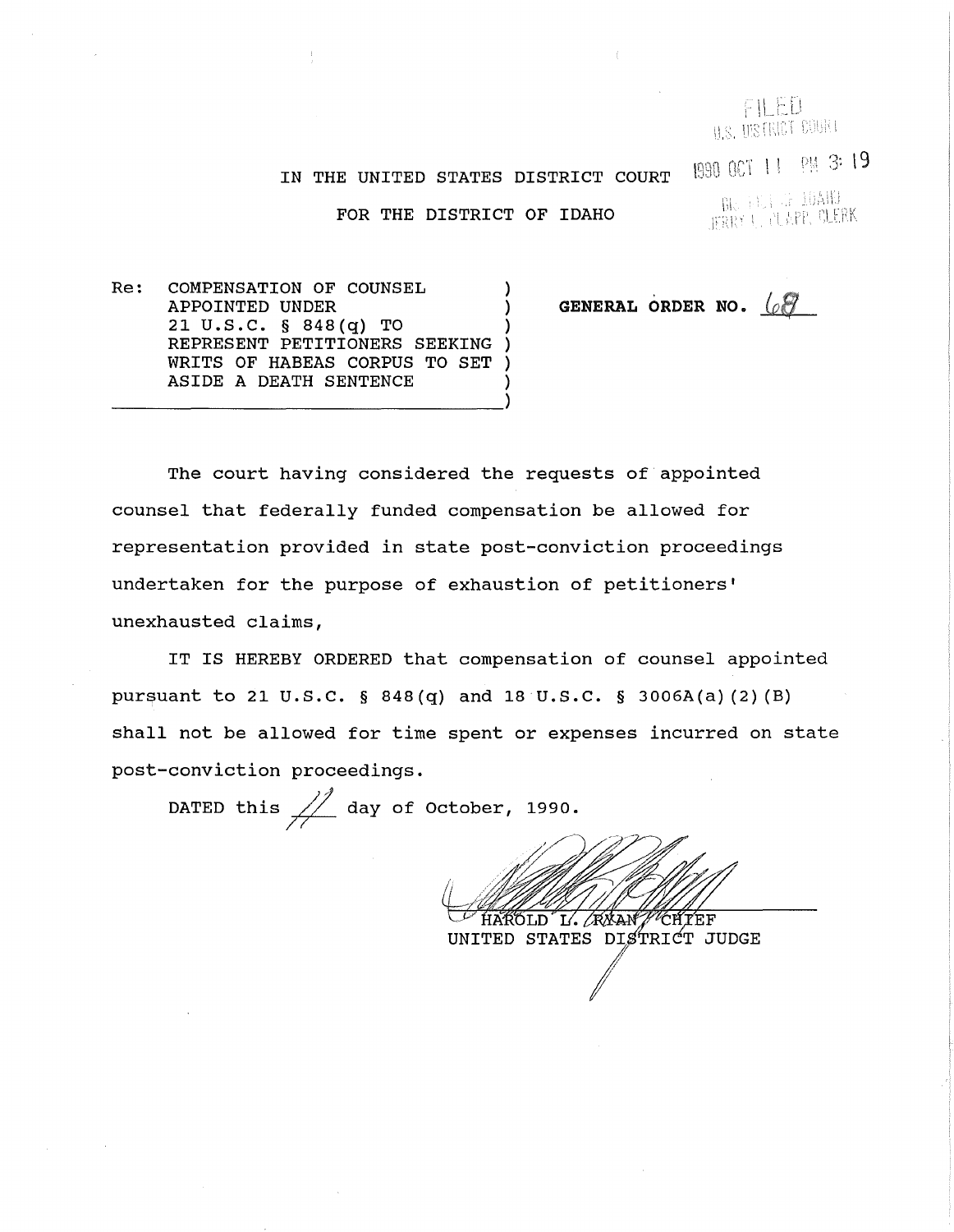## *CLERK'S CERTIFICATE OF MAILING*

 $\sim 1$ 

I hereby certify that a copy of the attached document was mailed to the following named persons:

Harold L. Ryan Chief U.S. District Judge

Edward J. Lodge U.S. District Judge

Marion J. Callister Senior U.S. District Judge

Mikel H. Williams U.S. Magistrate

The Library of the U.S. Court of Appeals PO Box 5731 San Francisco, CA 94101

+ attached list of CJA attorneys

DATED: November 6, 1990

JERRY L. CLAPP, CLERK

By: Suzanne M. Butler Deputy Clerk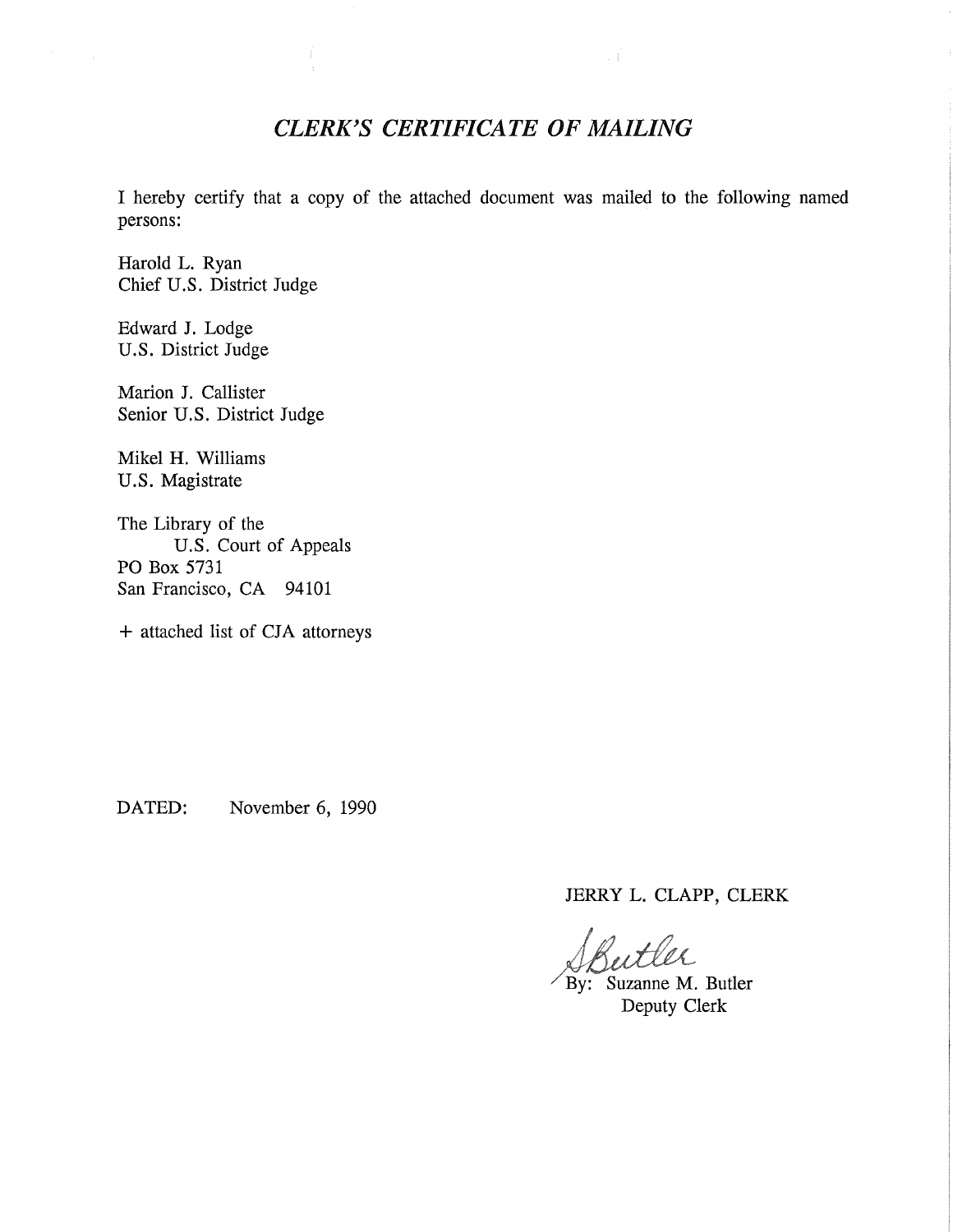Philip Gordon SALLAZ, DOOLITTLE & GORDON PO Box 8956 Boise, ID 83707

Van G. Bishop Attorney at Law 364 Third Street South Nampa, ID 83651

David N. Parmenter Attorney at Law 745 West Bridge, Suite D Blackfoot, ID 83221

John Radin RADIN & WEBB PO Box 50939 Idaho Falls, ID 83405

Rudy Barchas Attorney at Law PO Box 7744 Boise, ID 83707

Robert J. Van Idour Attorney at Law 1850 Idaho Street Lewiston, ID 83501

D. Fredrick Hoopes HOPKINS, FRENCH, CROCKETT SPRINGER & HOOPES PO Box 51219 Idaho Falls, ID 83405

David Nevin Attorney at Law PO Box 2772 Boise, ID 83701

Charles Peterson Attorney at Law 1087 W River Street Suite 230 Boise, ID 83702

Gar Hackney LYNN, SCOTT & HACKNEY 1015 West Hays Boise, ID 83702

Fred Palmer Attorney at Law 506 North Second Street Sandpoint, ID 83864 Michael F. Peacock Attorney at Law

PO Box 779 Kellogg, ID 83837

Dennis W. Olley McDERMOTT, ZOLINGER, OLLEY & ISRAEL PO Box 3 Pocatello, ID 83204

Steven G. Wood WOOD & SHAW 155 South Second Pocatello, ID 83201

Roland Watson Attorney at Law PO Box 218 Post Falls, ID 83854

Kelly Kumm Attorney at Law PO Box 967 Pocatello, ID 83204

Everett D. Hofmeister Attorney at Law Sunset Mall, Suite 20 296 Sunset Avenue Coeur d'Alene, ID 83814

Jay Kohler HART & KOHLER 482 Constitution Way, Suite 313 Idhao Falls, ID 83402

Scott Hansen BLASER, SORENSEN & HANSEN PO Box 1047 Blackfoot, ID 83221

Kent Power Attorney at Law PO Box 1366 Boise, ID 83701